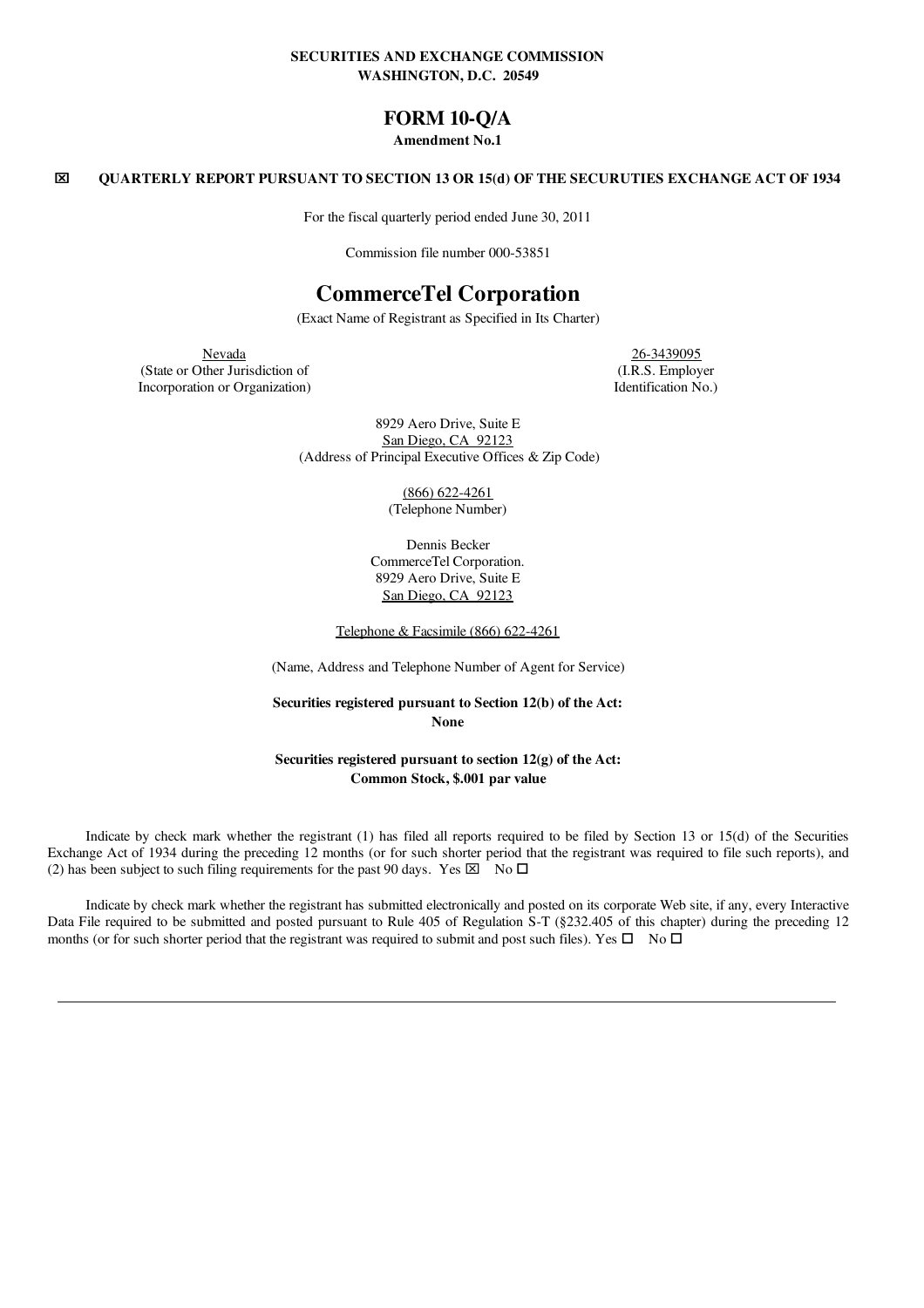Indicate by check mark whether the registrant is a large accelerated filer, an accelerated filer, a non-accelerated filer, or a smaller reporting company. See the definitions of "large accelerated filer," "accelerated filer" and "smaller reporting company" in Rule 12b-2 of the Exchange Act. (Check one):

| Large accelerated filer | Accelerated filer         |  |
|-------------------------|---------------------------|--|
| Non-accelerated filer   | Smaller reporting company |  |

Indicate by check mark whether the registrant is a shell company (as defined in Rule 12b-2 of the Exchange Act). Yes  $\Box$  No  $\boxtimes$ 

As of August 15, 2011, the registrant had 22,314,150 shares of common stock issued and outstanding.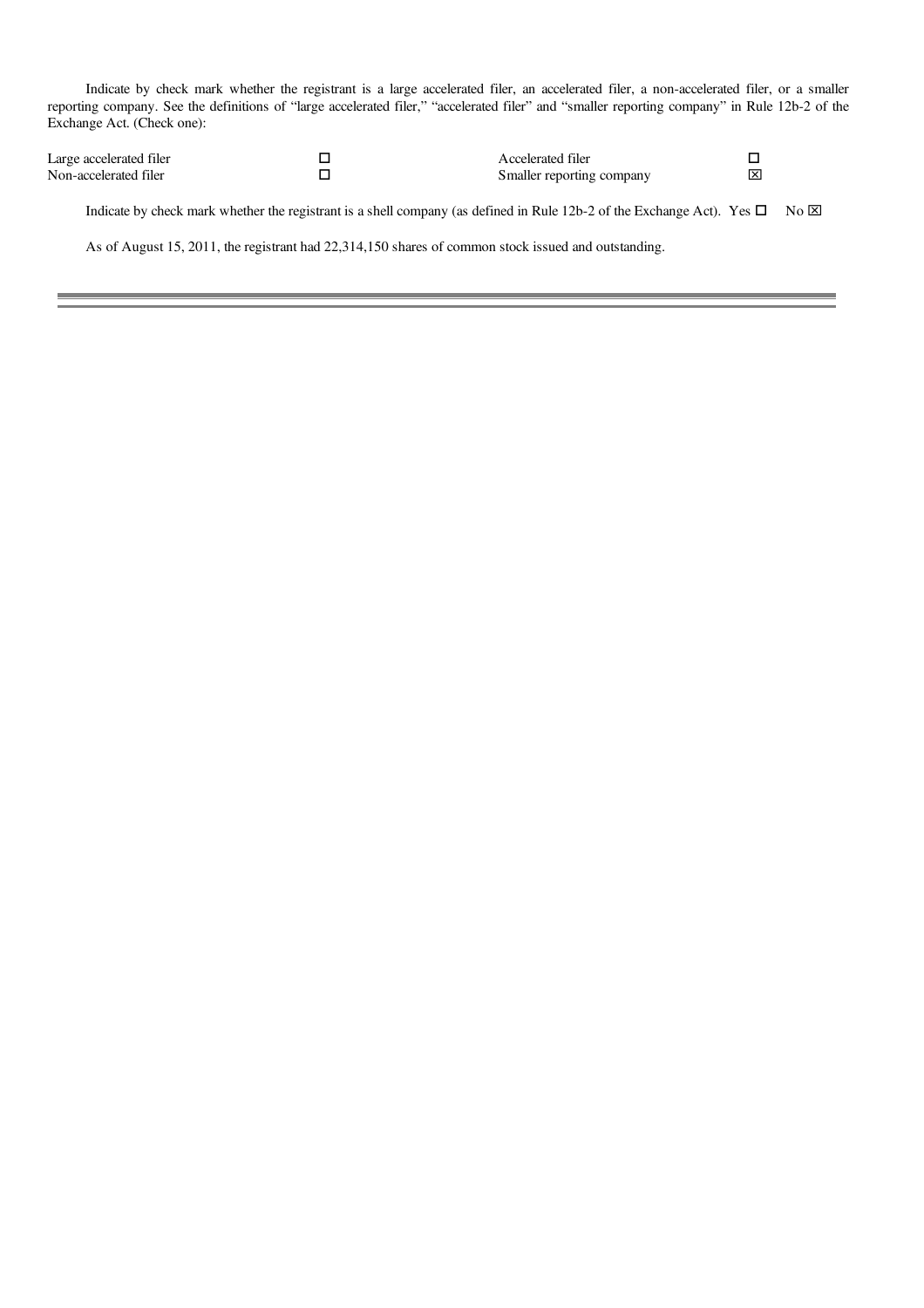## EXPLANATORY NOTE

This amendment to the Quarterly Report on Form 10-Q of CommerceTel Corporation (the "Form 10-Q") is being filed to include in the exhibit index a reference to the XBRL files only. No other changes were made to the Form 10-Q.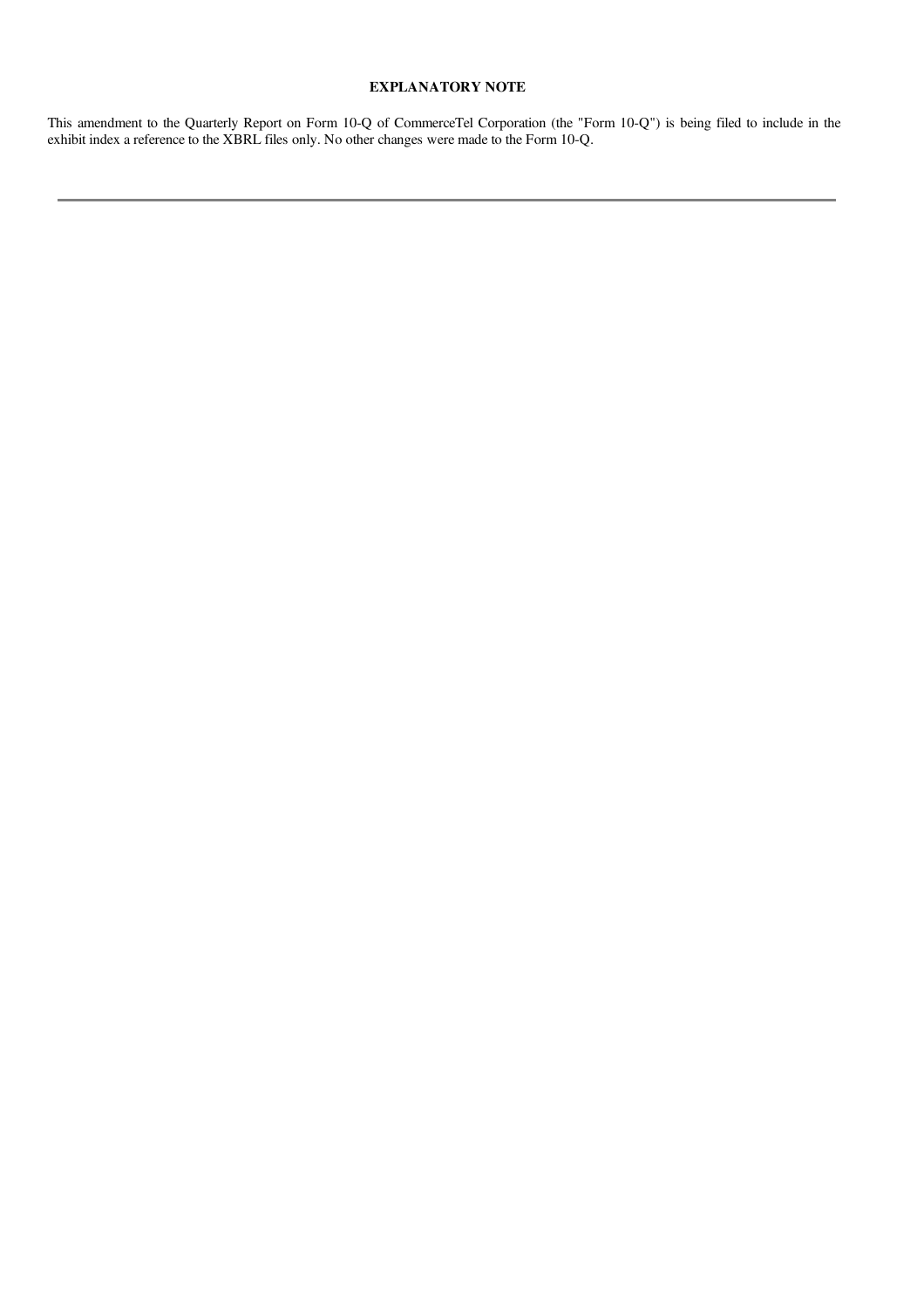## Item 6. Exhibits.

The exhibits listed in the Exhibit Index immediately preceding the exhibits are filed as part of this Quarterly Report on Form 10-Q and such Exhibit Index is incorporated herein by reference.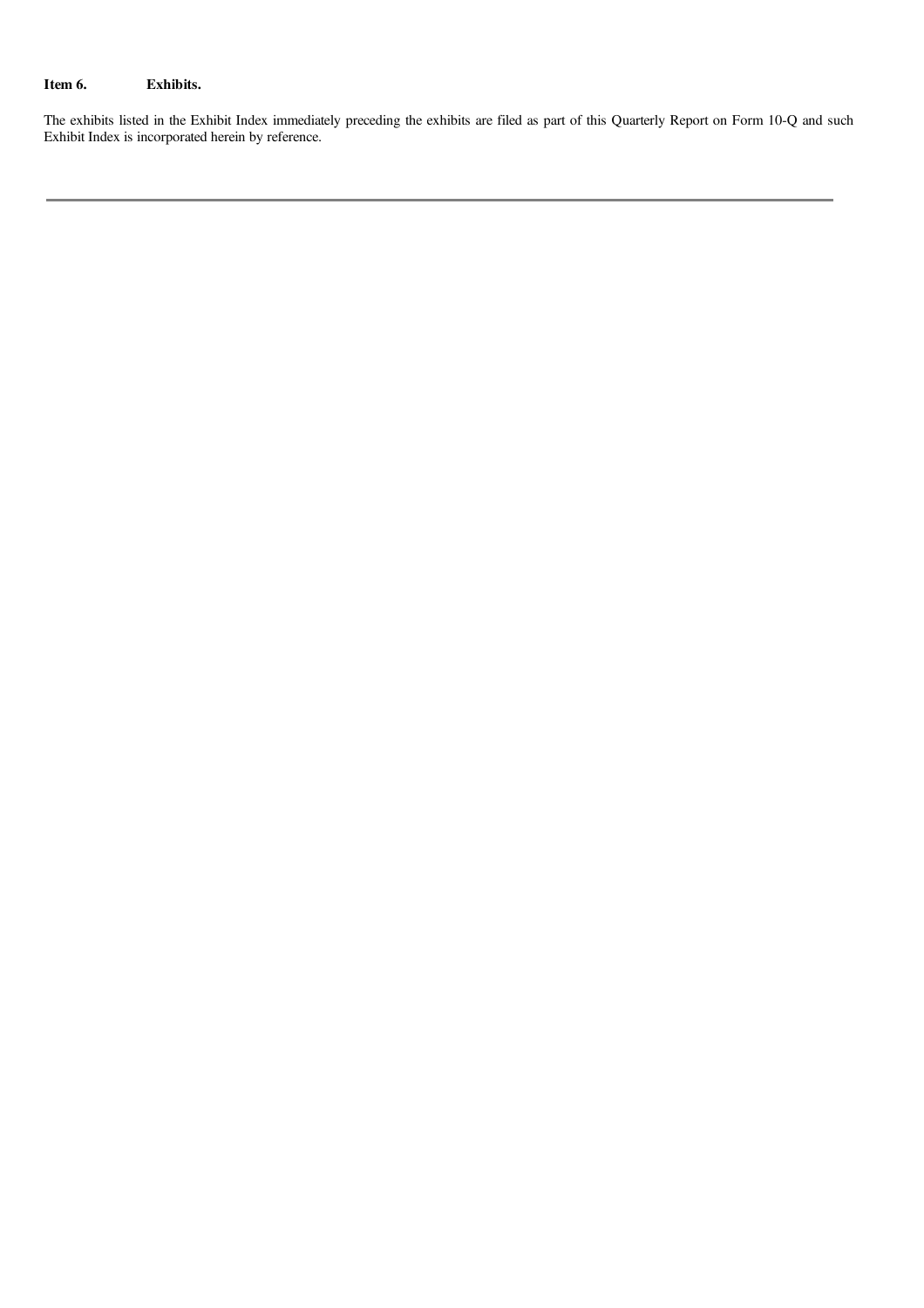## SIGNATURES

Pursuant to the requirements of the Securities Exchange Act of 1934, as amended, the registrant has duly caused this report to be signed on its behalf by the undersigned thereunto duly authorized

CommerceTel Corporation

| Date: September 1, 2011 | By: | /s/Dennis Becker               |  |
|-------------------------|-----|--------------------------------|--|
|                         |     | Dennis Becker                  |  |
|                         |     | <b>Chief Executive Officer</b> |  |
|                         |     | (Principal Executive Officer)  |  |
| Date: September 1, 2011 | By: | /s/Matthew Szot                |  |
|                         |     | Matthew Szot                   |  |
|                         |     | Chief Financial Officer        |  |
|                         |     | (Principal Financial Officer)  |  |
|                         |     |                                |  |
|                         |     |                                |  |